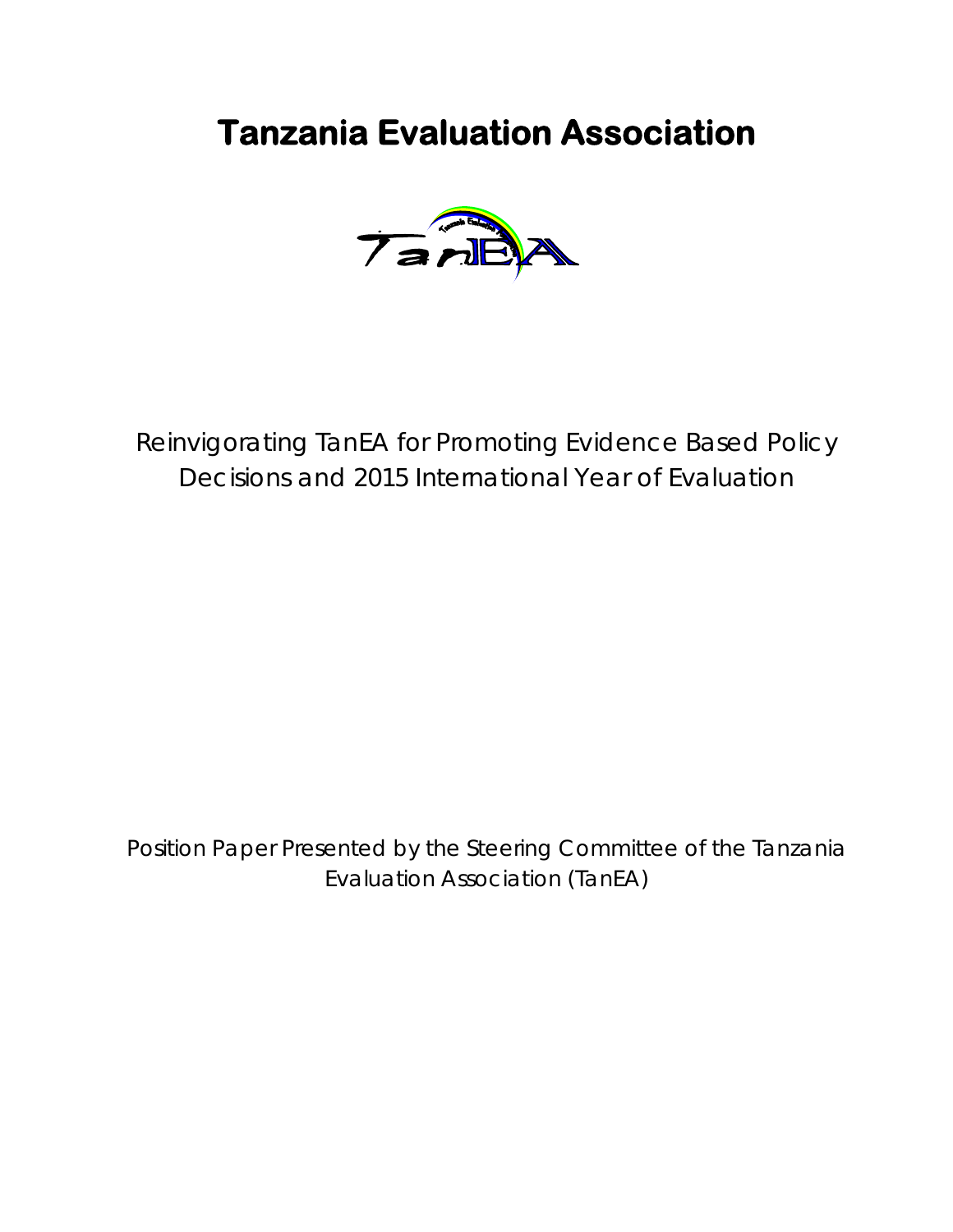# **1. INTRODUCTION**

Tanzania Evaluation Association (TanEA) which was established in 2006 is a membership organization of evaluation professionals and practitioners from the public, private, civil society sector and development practitioners working in Tanzania. The association is a result of a series of inspirational conferences on evaluation and development organized by the African Evaluation Association (AfrEA) in 2002, 2004 and 2006. TanEA received its registration from the government in January 2009 formalizing itself as an association. As per the constitution of TanEA, the following are the objectives:

- a. Promote useful evaluations that support development in Tanzania
- b. Encourage the development and publication of high quality evaluation practice, research and theory development based on Tanzania experience and expertise
- c. To advocate the Government of Tanzania to create and maintain an appropriate regulatory framework for M&E in Tanzania
- d. Advance capacity building in professional Monitoring and Evaluation in Tanzania
- e. Facilitate networking and information sharing on evaluation in Tanzania and other parts of the world
- f. Remain as strategic reference center for evaluation information to all circumstances of Tanzania
- g. Promote and share Tanzania evaluation expertise and experience at relevant national, regional and international forums and events.

The association is registered with Number OONG 2883 under the Non-Governmental Organization Act. It has 70 individual Members designated as founders, joining, ex-official, individual or honorary members. It also has 10 corporate members. The TanEA constitution provides the leadership and governance structure comprising of the Annual General Meeting, Board of Directors, Secretariat, with its quality control and capacity building team, Research and development team, and Networking & information sharing team. Below is the diagrammatic presentation of the organisation structure of TANEA.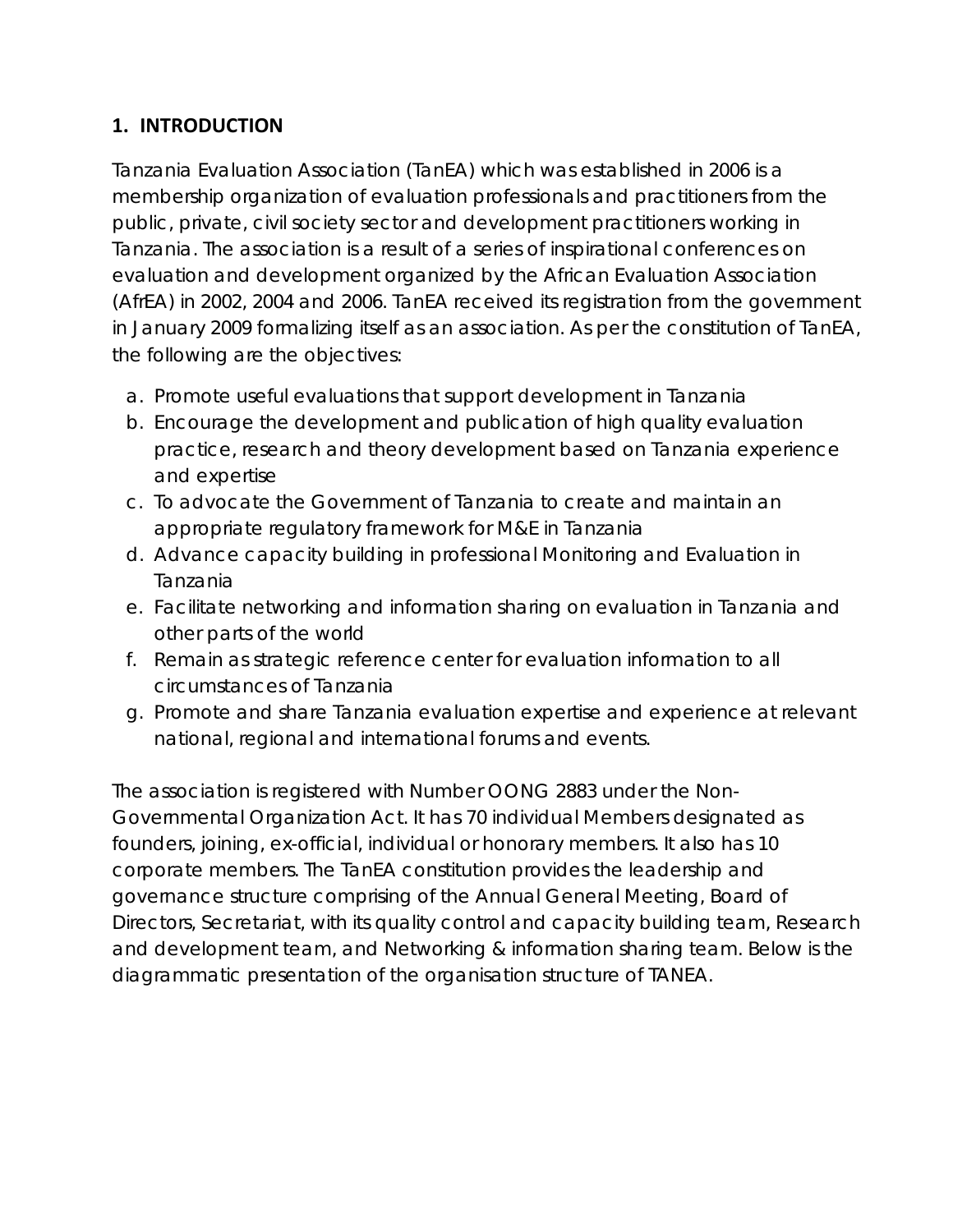

In 2011, to improve the overall coordination and function of the association, the association conducted a strategic planning process toward the development of the TanEA Strategic Plan 2012-2014. The association has also played a key role in strengthening the capacity and standardization of the profession with the development of a Results-Based Management manual and Tanzania Evaluation Guidelines for stakeholders. The guidelines and tools are key reference material for practitioners. The challenge facing the association is wider dissemination and sensitization of different practitioners on the availability and use of the tools.

TanEA has evolved from the overarching global agenda on sustainable development and governance by evaluation. This is a new policy style where integration and multi level governance are the major guiding principles. At this interface, evaluation becomes an important tool for legitimization, moderation, learning and accountability to achieve sustainable development.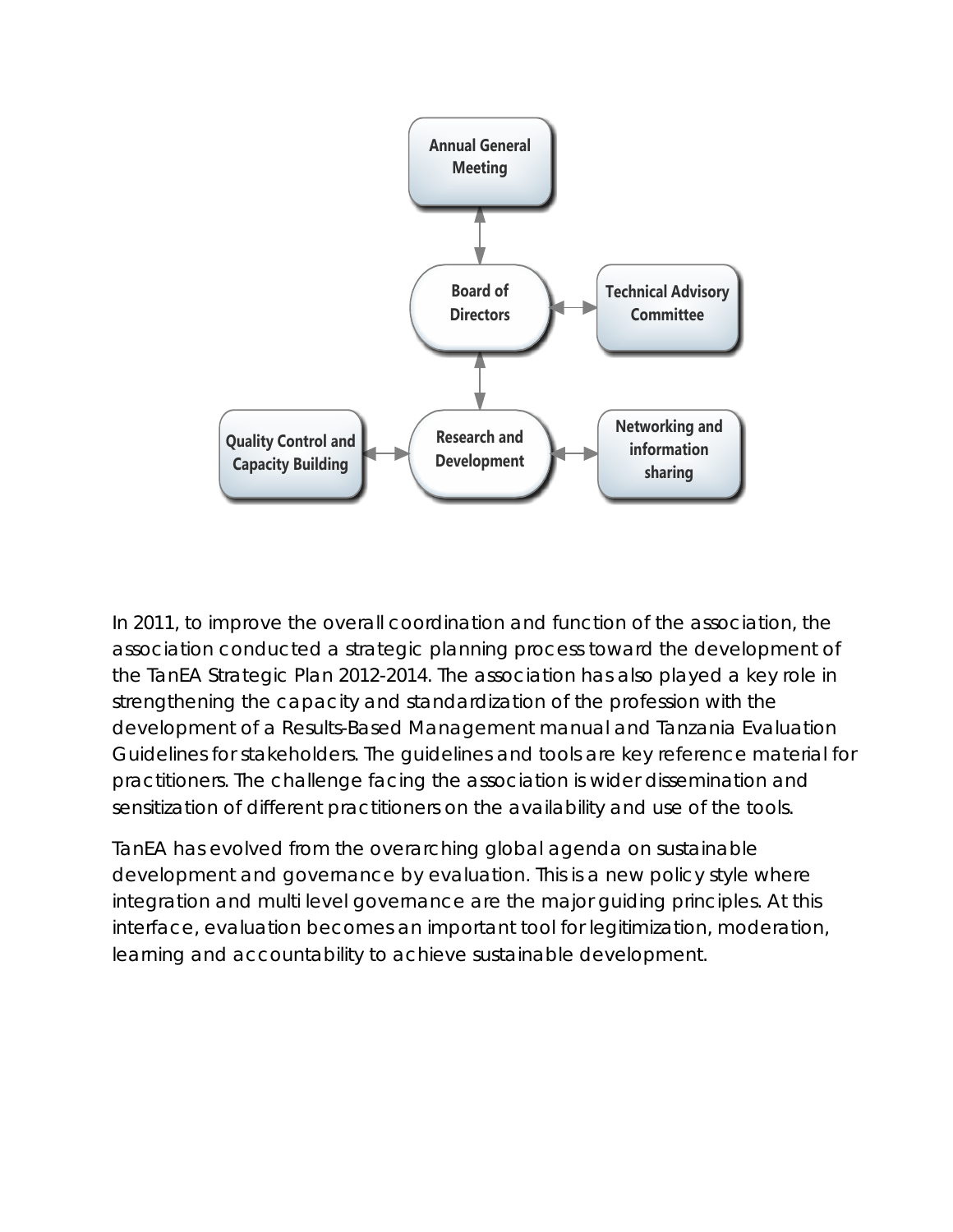# **2. HIGHLIGHTS OF TANEA ACHIEVEMENTS**

From inception, TaNEA has been able to achieve the following milestones

- $\checkmark$  Facilitating the registration and setting-up of management structures to govern activities and finances of the association
- $\checkmark$  Preparation and updating of evaluation guidelines for Tanzania save for dissemination and sensitization.
- $\checkmark$  Facilitated knowledge and information sharing through conferences that brought together a wide range of stakeholders.
- $\checkmark$  Enhanced member recruitment (over 70 members registered)
- $\checkmark$  Conducted research and surveys on the state of affairs in as far as monitoring and evaluation is concerned in the country
- $\checkmark$  Sensitized the general public on the importance of monitoring and evaluation for sustainable development???
- $\checkmark$  Advocated for establishment of M&E units in the public, private and civil society sectors
- $\checkmark$  Advocated for establishment of M&E courses in various institutions of **learning**
- $\checkmark$  Strengthening TanEA as an organisation and the capacities of its members through various means including establishment of a Resource Centre
- $\checkmark$  Publication of a result based manual a version which is in Swahili
- **✓** Development of TANEA website
- $\checkmark$  Establishment of a resource centre based at TRACE

# **3. RESULTS OF THE SURVEY FOR THE NEED OF EVALUATION**

To establish the need for the practice of evaluation, the association conducted a survey in 2008 to obtain a baseline information regarding among other things, the need for the evaluation practice in the country, who are the users evaluation information, who are the members and the level of customer satisfaction. Below is the summary of the findings.

#### • **Education level of TaNEA members**

Education levels of the TaNEA individual members was surveyed to gauge the level of education. It was noted that majority of respondents (63%) have a Master's degree or Doctorate. Below is a diagram representing the information from the survey.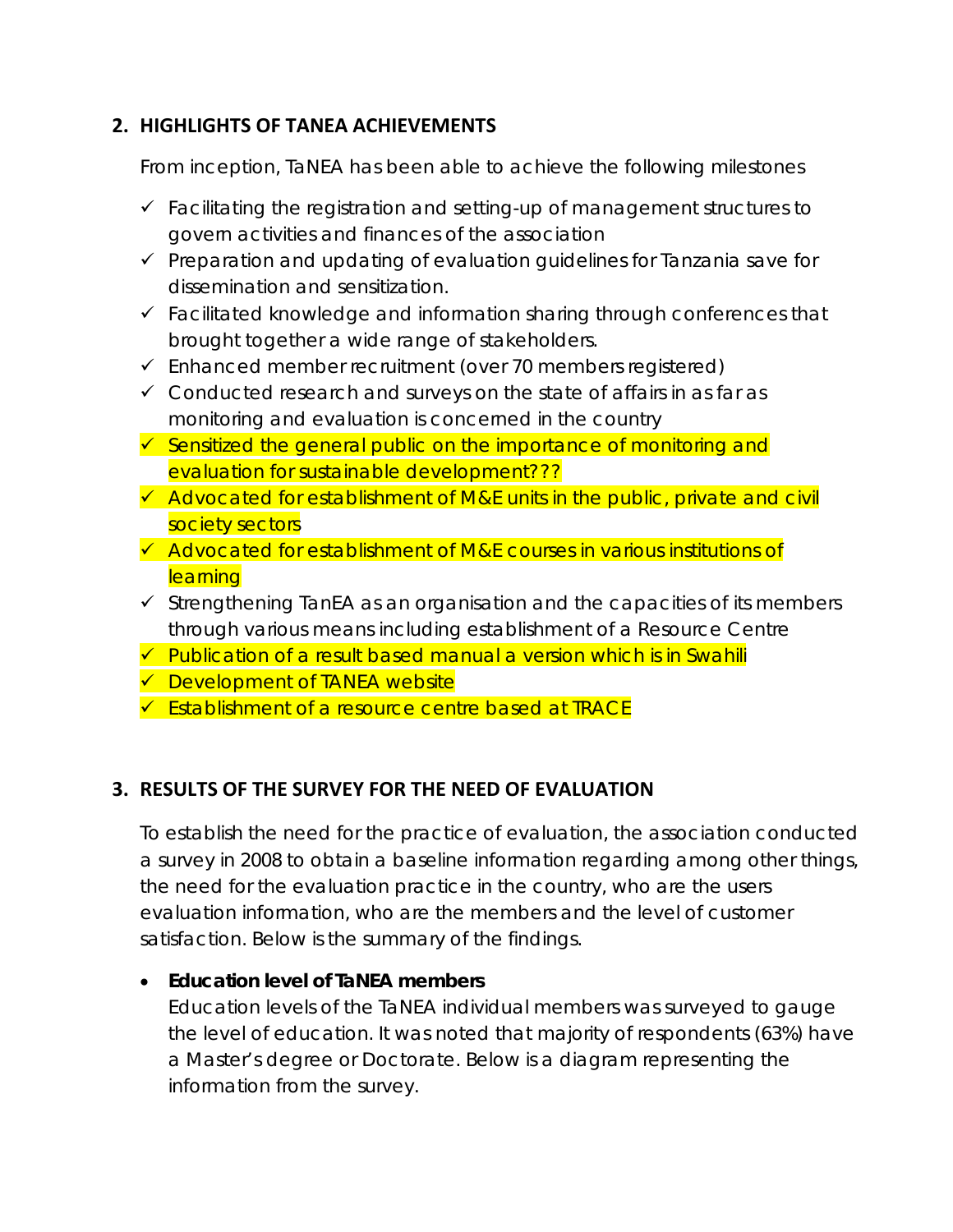

## • **Organizational profile of TaNEA members**

Members of the TaNEA were profiled to determine who comes from where. This was necessary in order to factor in the requirements of the members when it comes to design evaluation products and services. From the survey it happened that majority of respondents work for NGOs (50%) followed by Research Institutes (25%).

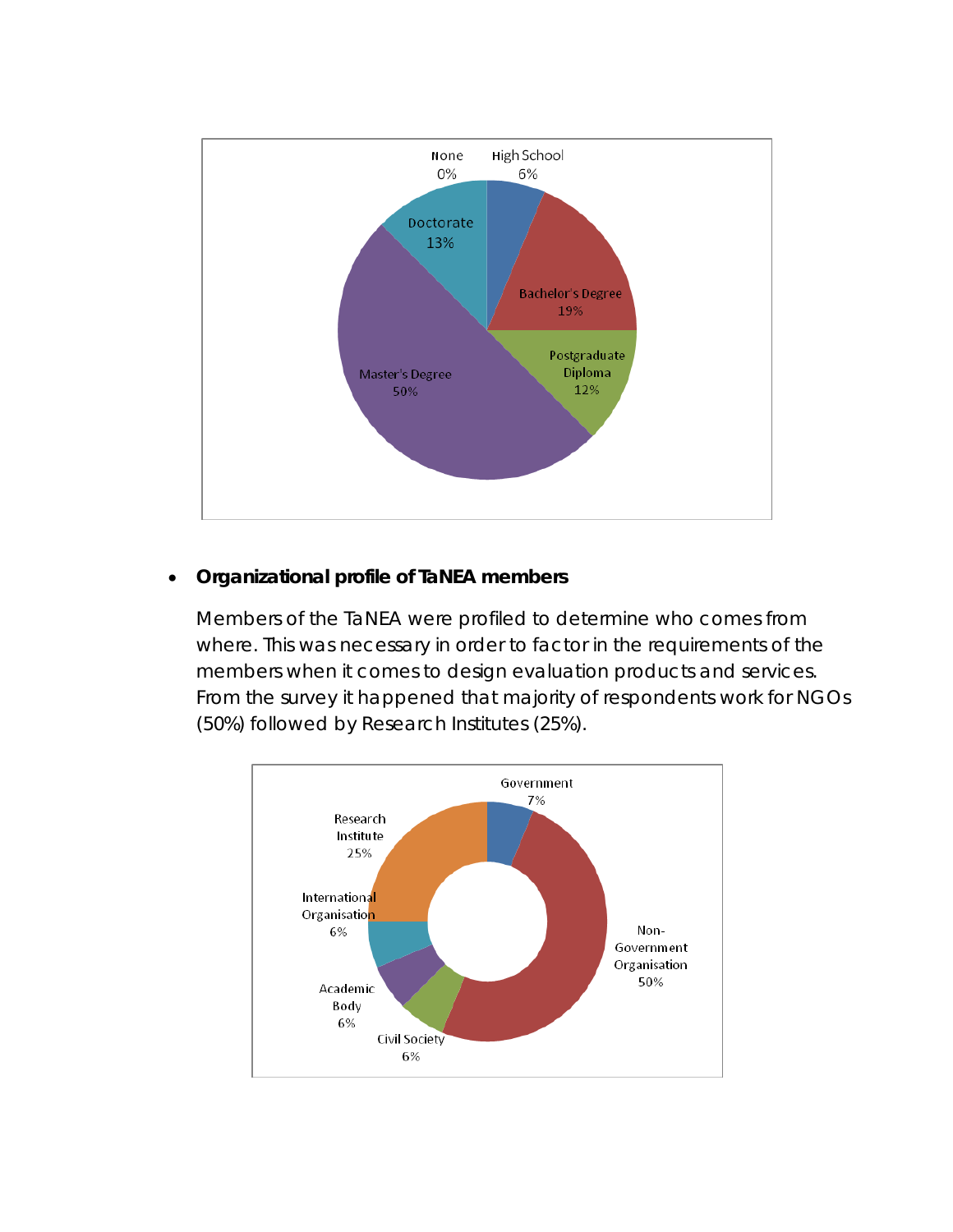#### • **Membership satisfaction**

Satisfaction level of members was surveyed and the majority of respondents said they are somewhat satisfied and some said they are very satisfied with their experience of being members of TanEA.



## • **Value for money**

When members were asked whether they do get value for money from the services of TaNEA, 69% of respondents found their membership to have some more or a lot of value for money than they were expecting.

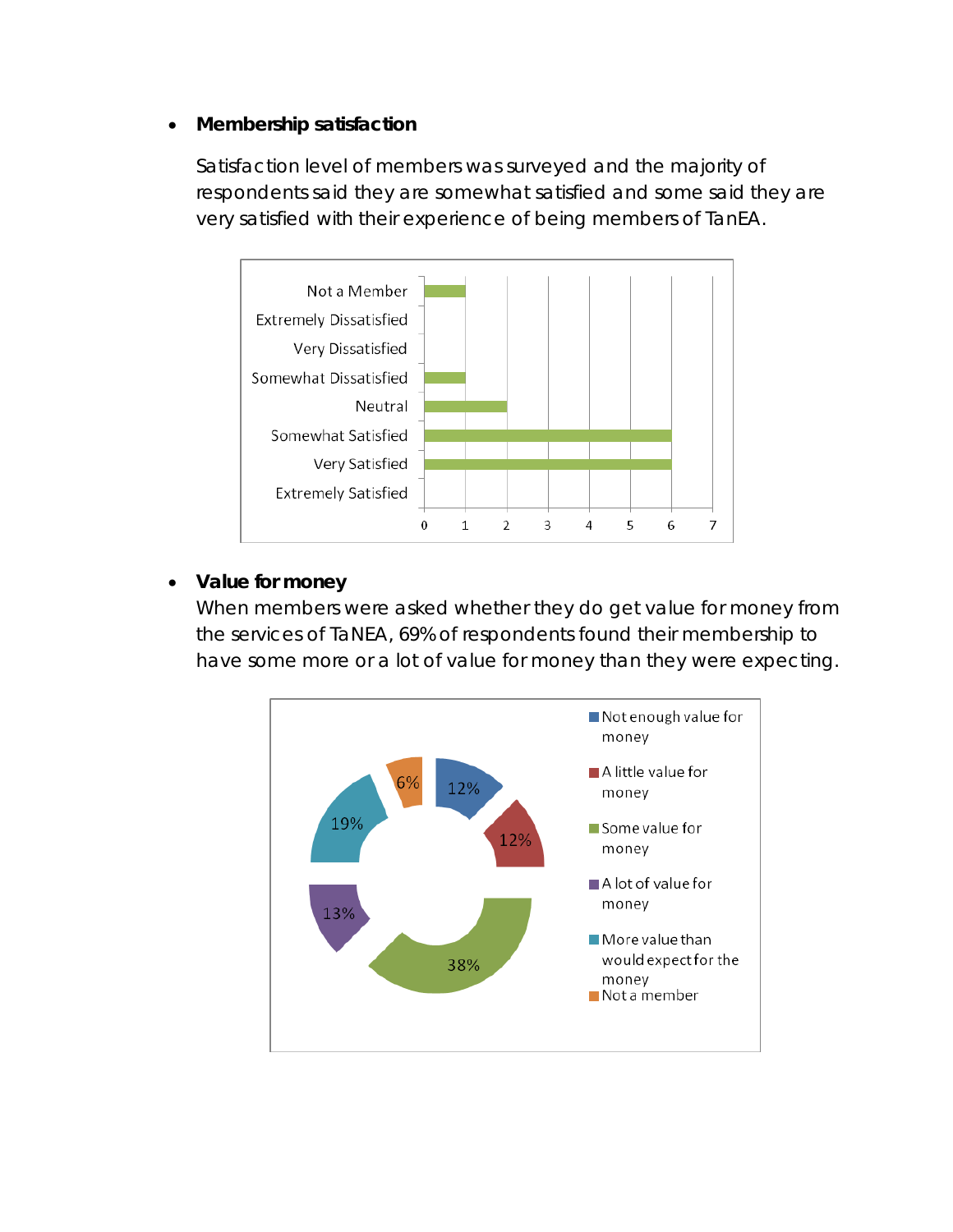## • **Preferred method of networking**

When asked on the preferred method of communicating and networking, the majority of respondents preferred reaching out to other members through an association membership directory followed by through an association website and through social/cultural events.



Following the African Evaluation Association meeting in Yaoundé, 2014, the networking will be extended to the Parliamentarians Committees for Evaluation.

## • **Contribution of TaNEA to members**

Members were also asked what opportunities do they see in TaNEA and 35% of respondents saw the major contribution of TanEA being the provision of a forum for sharing ideas and in generating contacts within the evaluation profession (24%).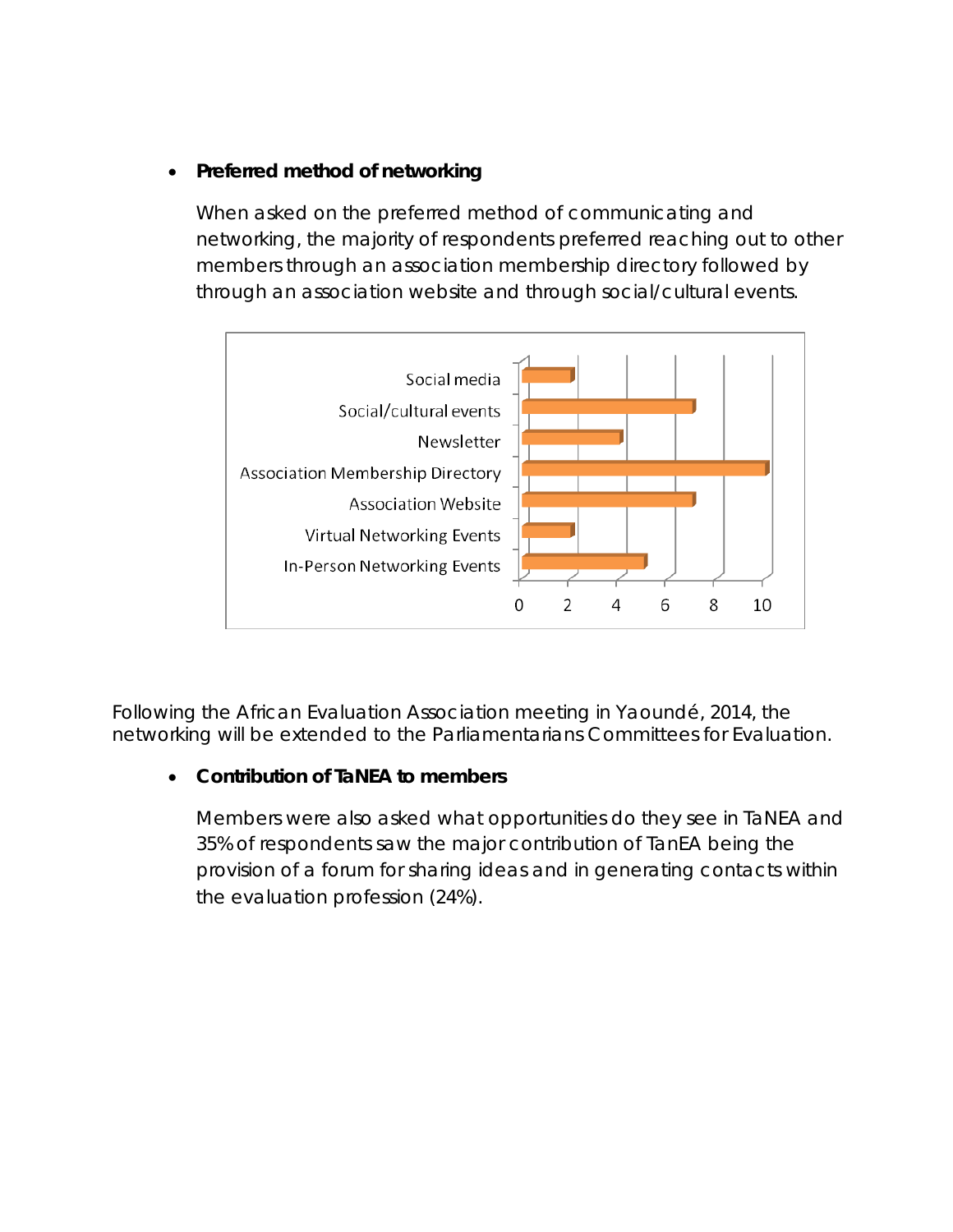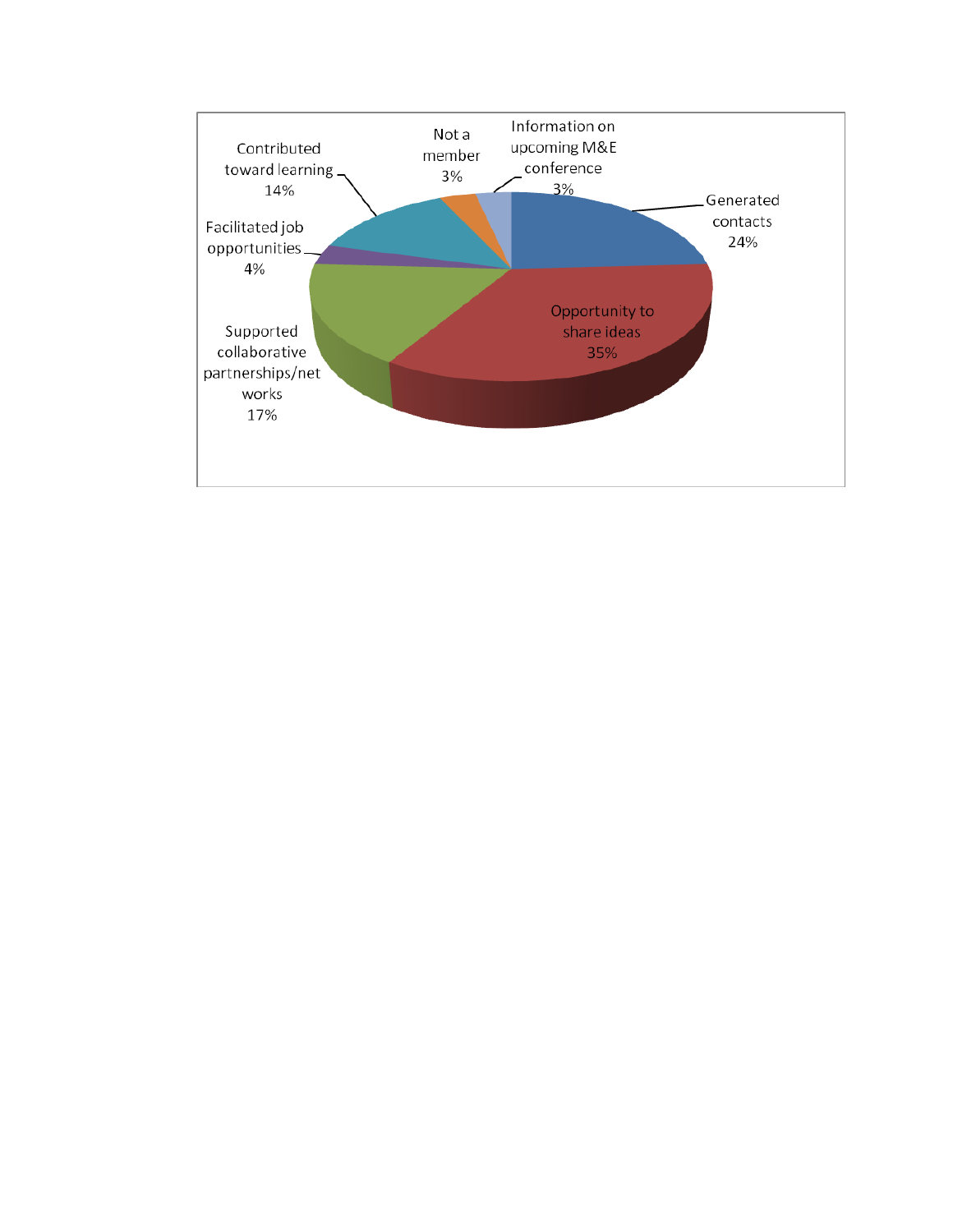# **4. RESOLUTION FROM THE AFREA MEETING HELD IN YAOUNDÉ IN FEBRUARY 2014**

## **Dedication for the 2015 International Year of Evaluation**

The 2013 Sao Paulo, International Evaluation conference declared year 2015 to be designated the "International Year of Evaluation" with the objective to strengthen global efforts for demand and use of evaluation to inform public policy decisions. Following the Sao Paul spirit, the 7th African Evaluation Association (AfrEA) international conference joined to declare the year 2015 as the international evaluation year. This was considered important for evaluation because the Millennium Development Goals (MDGs) will be culminated and replaced by the Sustainable Development Goals (SDGs). In view of that, it's important that national as well as global policies and programmes on MDGs be informed on their performance outcomes for generating evidence for the succeeding SDGs.

The 2015 international year of evaluation is led by EvalPartners, which is a global partnership movement comprising of Voluntary Organizations for Professional Evaluation (VOPEs), UN agencies- UNEG, UN-Women, UNICEF, OECD/DAC, USAID, Governments, and Civil Society Organizations.

Several international and national evaluation organizations, the UN agencies and Governments have joined global efforts to declare Evaluation Year. Tanzania Evaluation Association (TanEA) is equally determined to recognize the designated International Evaluation Year by practically reinvigorating its mandate for promoting the use of evaluations to inform public policies and implementation of development programmes in the country.

# **5. RESOLUTION OF THE STEERING COMMITTEE**

TaNEA Steering Committee met on 2nd April 2014 to discuss on how to follow up the strategies laid out in the last conference on reinvigorating and bringing back TaNEA to vibrancy. Discussions then followed on the challenges and opportunities head of us and how to revive TanEA and move forward in order to fulfill the dreams of the association and its members. The following were the recommendations of the Steering Committee:-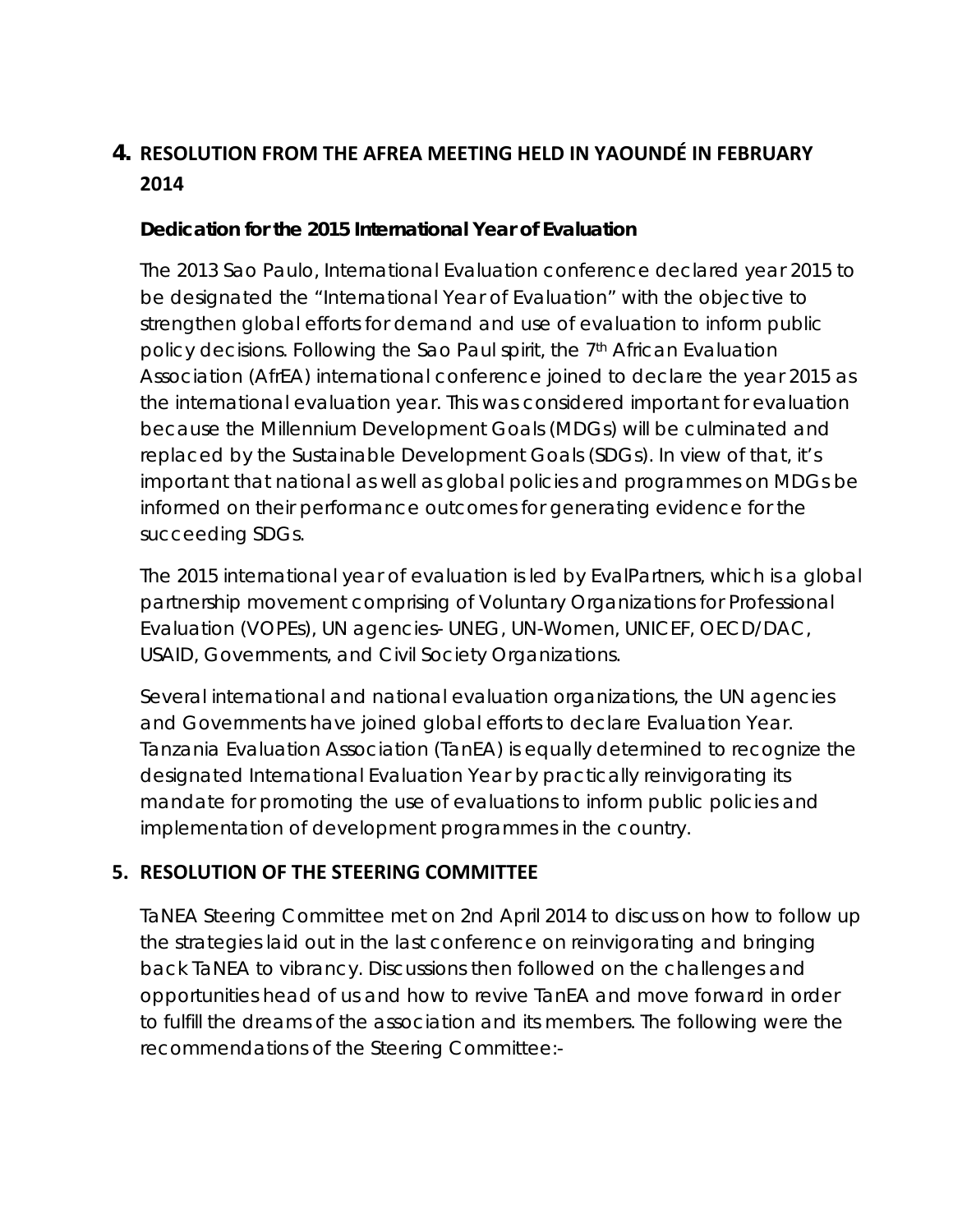• Use the 2015 Evaluation Year theme as an opportunity to revamp the association in addition to advocate for supporting the 2015 Evaluation year by:

#### A: Planning for a National M&E Week

The evaluation week will bring together M&E practitioners, policy makers, and civil societies with the objective of sharing practical experiences, best practices and institutionalizing evaluation in the government. The Evaluation Week will provide an avenue for the national support to the 2015 International Evaluation Year. The evaluation week will cover the following issues:

- 1. Institutionalising supply and demand: Roles and responsibilities on evaluation in government, civil society and other stakeholders
- 2. Sowing the seeds: Training and education for evaluation skills and knowledge
- 3. Strengthening quality and common practices: Policies, standards and guidelines
- 4. Ongoing learning and capacity building: Communities of practice and peer review systems
- 5. Contributing to change: Methods and good practices for influential evaluations

#### **Participants**

The participants will include policy makers, evaluation experts, academic researchers and M&E technocrats in the government, private sectors, and development partners.

- Pre-conference training / workshop
- Key note speeches by senior Government representatives, and evaluation experts
- Presentations by evaluation practitioners and researchers
- o Inviting evaluation practitioners, papers for:- Reviving TanEA, Mobilizing support for the Evaluation year 2015

B: Plan for an official inauguration of the Evaluation year 2015; to be done by a National official. This official should be a person who can push the agenda ahead to the Parliament level.

• Contacting other Steering Committee members and keep inviting them to the planned Steering Committee meetings; so that they are responsive to issues of TanEA. Efforts should be on winning them back and also bringing in new people who have passion with Monitoring & Evaluation work in Tanzania. This joint team should be the core of the governing structure for TanEA as it used to be before having the TanEA Board of Directors in place.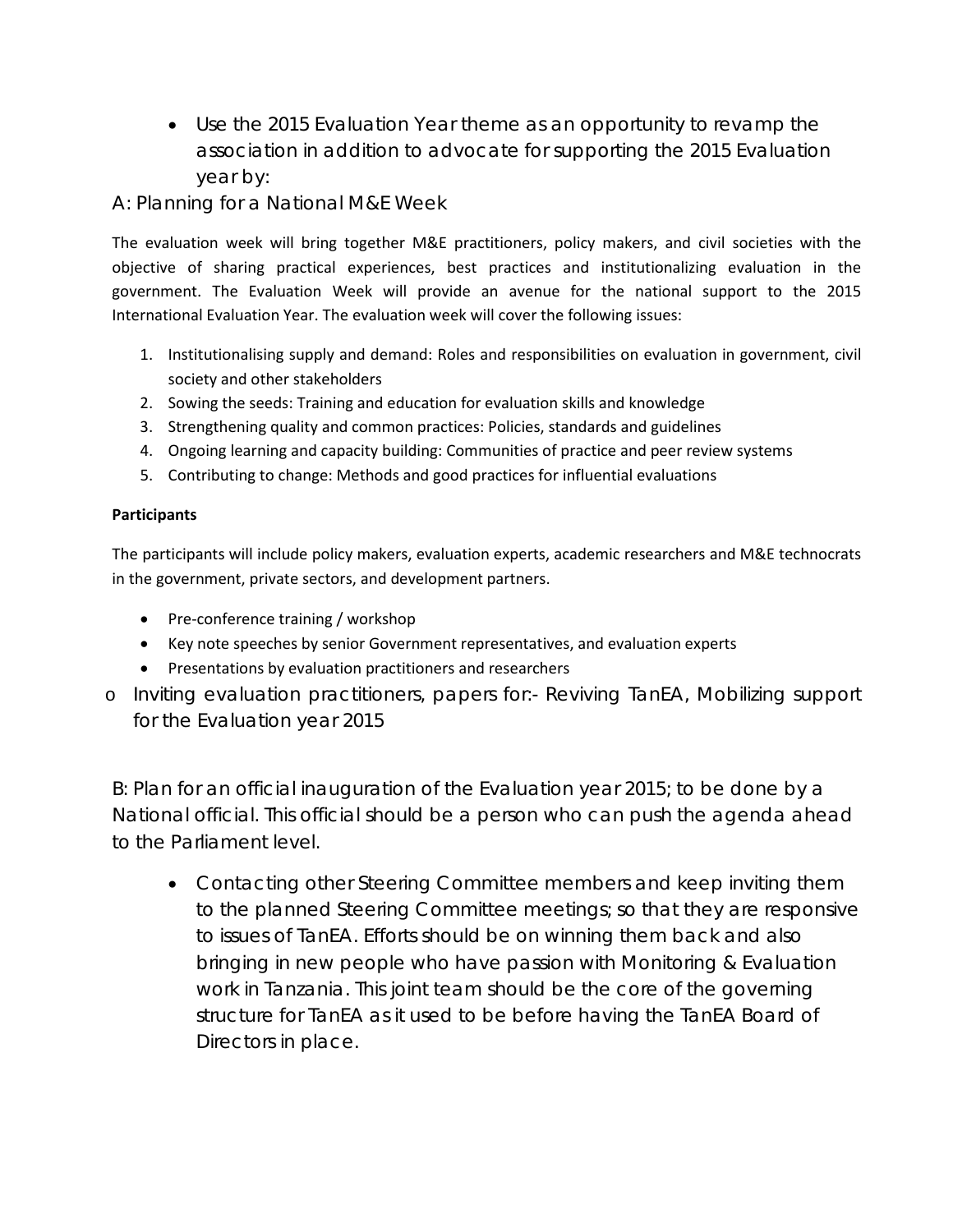- Revive all members of TanEA and mainly the active members; reviving the Tanzania Evaluation Network
- To review TanEA documents. These include (but not limited to) the constitution, the Strategic Plan and the results of the survey on the need of evaluation practices in Tanzania. All these should be circulated to the Steering Committee members. Mr. Biria agreed to circulate the documents to all members who attended the meeting.
- Put in place a "Working Committee" of few people from the Steering Committee who will build up a "Position Paper" along the following structure:
- It was also recommended to have an appointment with UNICEF to see possibility of further assistance in order to realize the vision stated earlier. The steering committee appreciates the passion and interest of UNICEF in monitoring and evaluation practice in the country.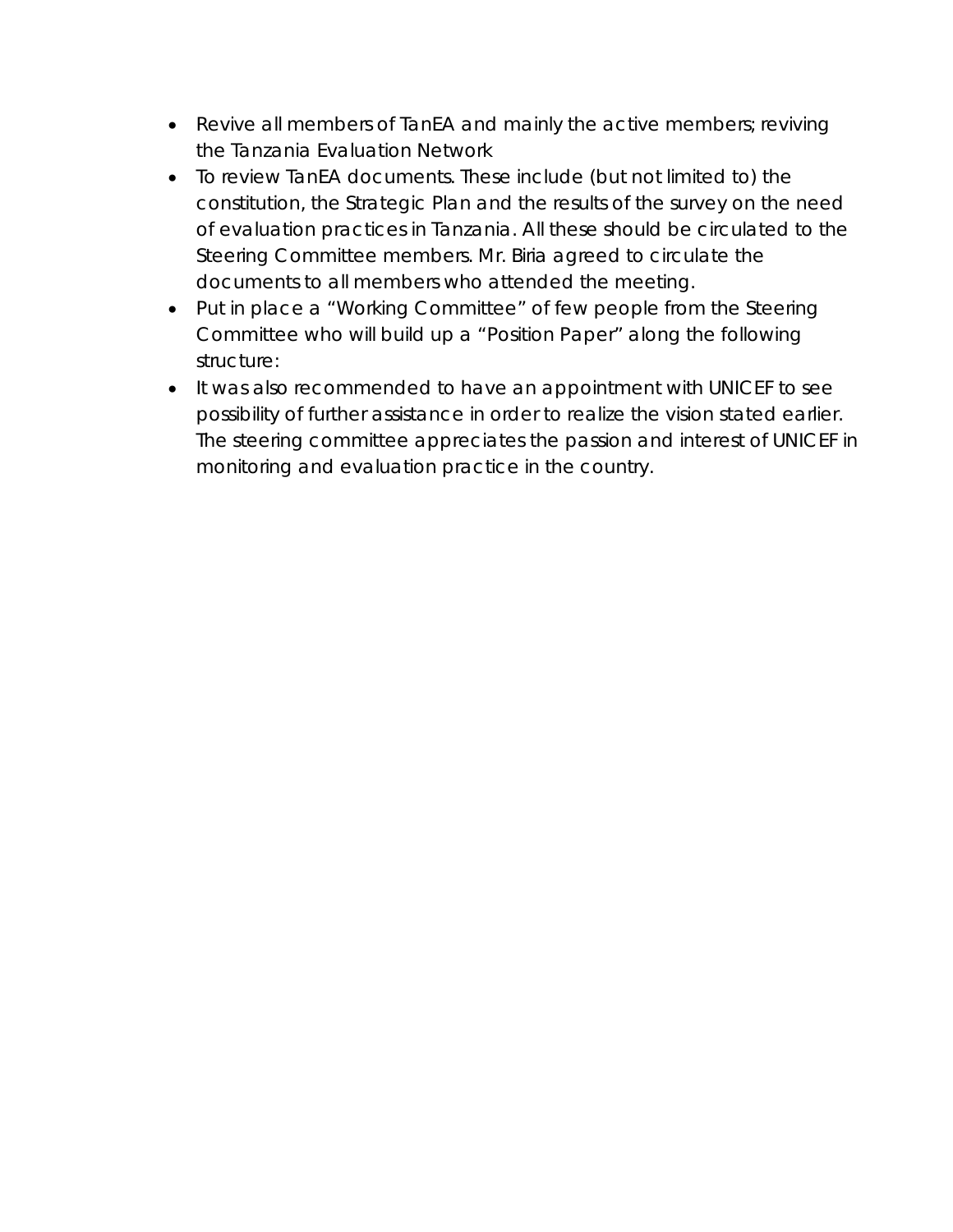# **6. PROPOSITION CASE**

## **The Problem Statement**

One of the Tanzania Evaluation Association objectives is to "promote and share Tanzania evaluation expertise and experience at relevant national, regional and international forums and events". The association failed to represent in the last AfrEA conference held in Yaounde Cameroon, 2014. Eventually, there was leadership vacuum to spearhead the preparations or mobilization of member's participation. The consequences for the non-participation in the AfrEA activities are immense including; detached from the global efforts to promote the use of evaluation to inform public policies, non- voting or being voted in the regional evaluation association representation and AfrEA positions, and non-visibility of Tanzania in supporting the 2015 International Year of Evaluation.

## **The Objective:**

TANEA is seeking assistance from various interested parties with a motive of advocating to the Tanzania Government to declare 2015 International Evaluation Year as well. The aim is to localize the international theme and replicate the global initiatives in Tanzania.

## **The specific objectives are to:**

- 1. TANEA being the vehicle and change agent be revived so as to be visible in the development of informed policies in the country.
- 2. Support the 2015 [International Year for Evaluation \(EvalYear\)](http://www.mymande.org/evalyear) by way of replicating global initiatives and activities locally.
- 3. Solicit support to re-build evaluation practices in Tanzania
- 4. Plan activities for the 2015 International Year of Evaluation at national level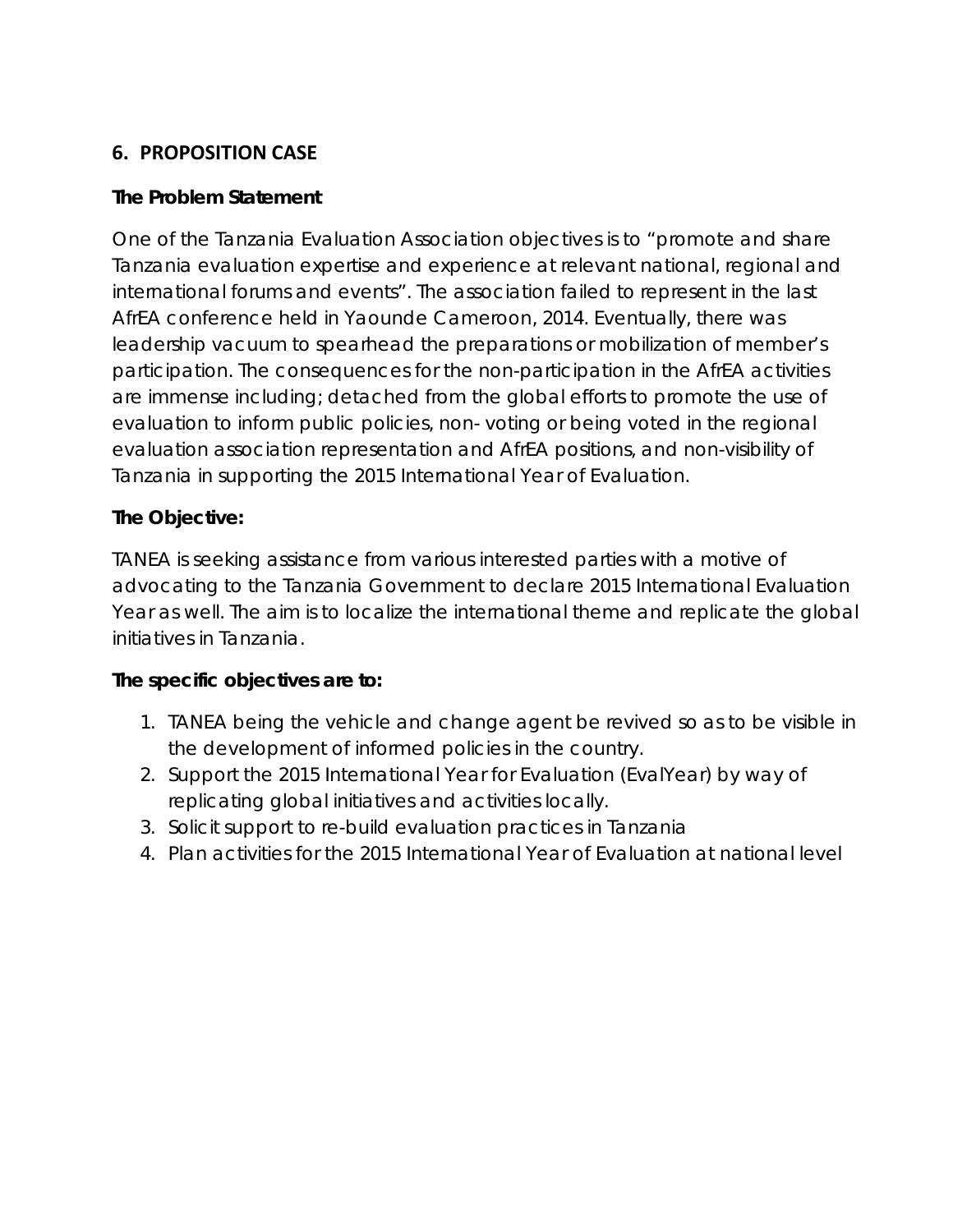# **Proposed Activities for Tanzania 2015 EvalYear Advocacy Campaign?**

The objective of designating 2015 as the International Year of Evaluation is to advocate and promote evaluation and evidence-based policy making at international, regional, national and local levels [\(http://mymande.org/evalyear\)](http://mymande.org/evalyear). For Tanzania to join global efforts to declare the AvalYear, the following activities and strategies are proposed at a high level at this initial stage;

- 1. National M&E Week
- 2. Advocacy for the 2015 EvalYear through various campaigns
- 3. Targeting Participants: TanEA members, government staff, Civil Society, Development partners, Academic institutions, and interested public.
- 4. Targeting Sponsors: Government, Development Partners representatives: World Bank, UNDP, UNICEF
- 5. Invite Paper presentations on the International 2015 EvalYear
- 6. Official inauguration of Tanzania joining declaration of the 2015 EvalYear (Permanent Secretary, President's Office, Planning Commission)
- 7. Key note address: Focusing on African experience on Building National Monitoring and Evaluation frameworks
- 8. Key note address: Tanzania Parliamentary involvement in fostering Evaluation Policy development.
- 9. Regional representatives: Uganda, Kenya, Rwanda, Burundi, South Africa to present Case Studies on M&E experiences and practices.
- 10.M&E training workshops as part of capacity strengthening efforts for TanEA members, government staff, Civil Society and interested public.

These proposed activities of which more details are provided in Annex 1 are still at a high level. This proposal is meant to excite and stimulate expression of interest from interested parties to participate in making the Year 2015 the year of Evaluation.